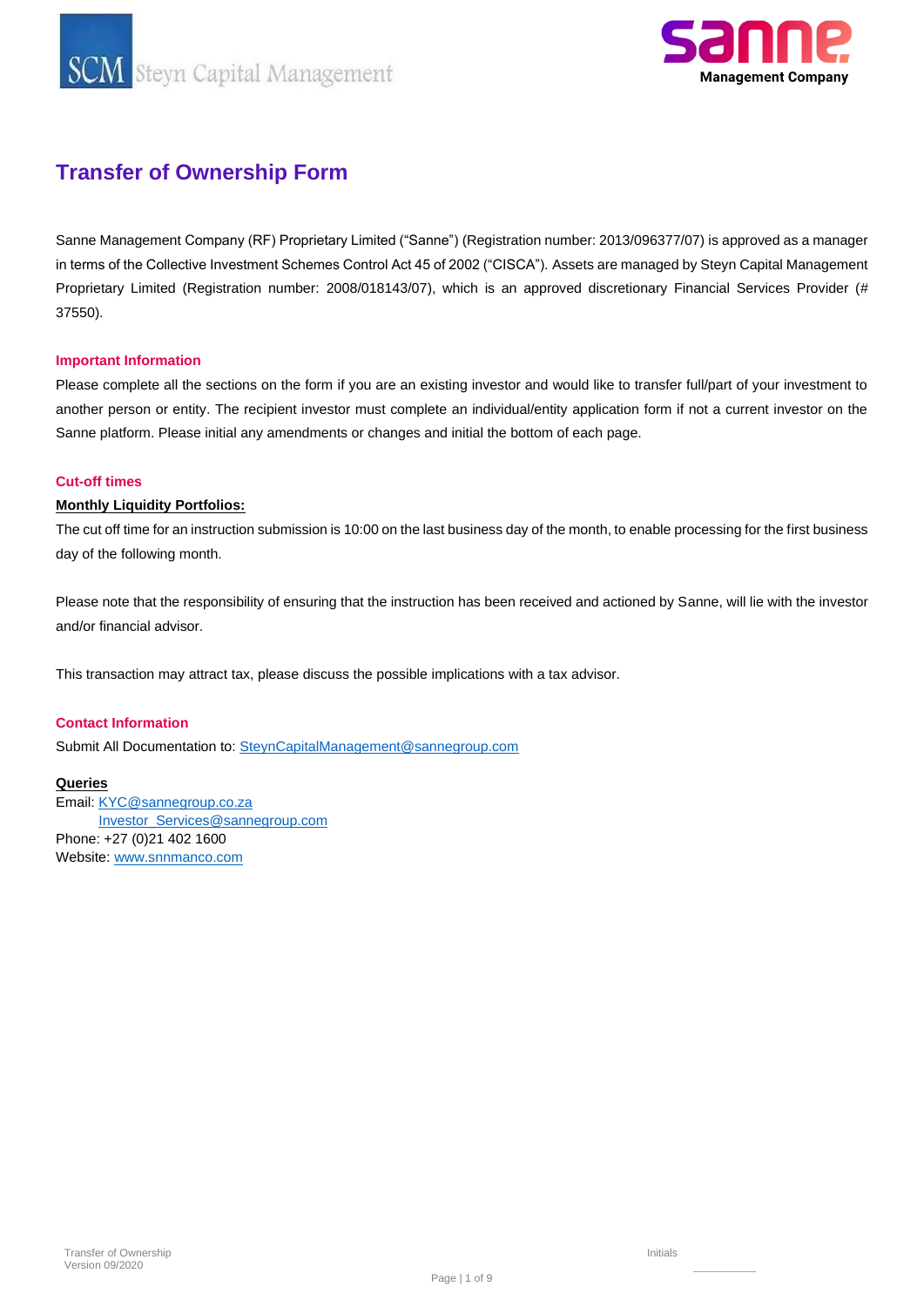



## **Section A: Investor Details**

| <b>Transferor</b>           |       |  |
|-----------------------------|-------|--|
| Investor number:            |       |  |
| Full Name and Surname /     |       |  |
| <b>Entity Name:</b>         |       |  |
| Capacity:                   |       |  |
| Relationship to Transferee: |       |  |
| Landline:                   | Cell: |  |
| Email:                      |       |  |
| ID number/ Registration     |       |  |
| number:                     |       |  |

### **Transferee**

| <b>Existing Investor:</b> | <b>Yes</b> | No | If No, please complete the relevant application form. |
|---------------------------|------------|----|-------------------------------------------------------|
| Investor number:          |            |    |                                                       |
| Full Name and Surname/    |            |    |                                                       |
| Entity name:              |            |    |                                                       |
| Capacity:                 |            |    |                                                       |
| Relationship to           |            |    |                                                       |
| Transferor:               |            |    |                                                       |
| Landline:                 |            |    | Cell:                                                 |
| Email:                    |            |    |                                                       |
| ID number/ Registration   |            |    |                                                       |
| number:                   |            |    |                                                       |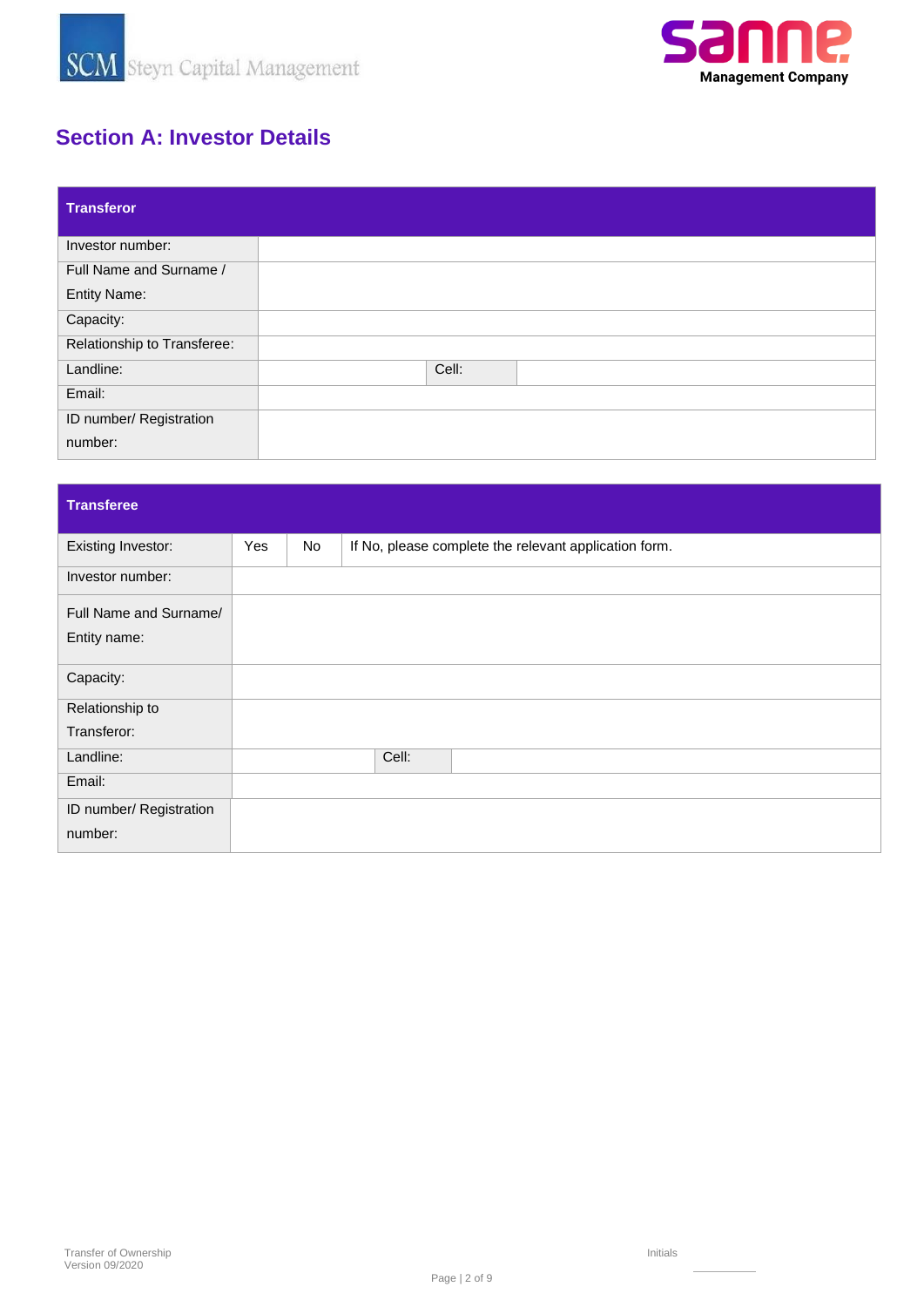



### **Section B: Transfer Instructions**

Would you like to transfer your entire investment?



Please complete the table below, indicating the amount or the percentage:

| <b>Portfolio Name</b> |              | Rand          | <b>Number</b> | $%$ of       | <b>Income</b><br><b>Distribution</b> |         |  |
|-----------------------|--------------|---------------|---------------|--------------|--------------------------------------|---------|--|
|                       | <b>Class</b> | <b>Amount</b> | of Units      | <b>Units</b> | Re-<br>invest                        | Pay-out |  |
|                       |              |               |               |              |                                      |         |  |
|                       |              |               |               |              |                                      |         |  |

# **Section C: Financial Advisory**

Complete this section if you receive advise from a Financial Advisor

| <b>Contact Details</b>     |        |  |                   |       |  |  |
|----------------------------|--------|--|-------------------|-------|--|--|
| Full Name & Surname of     |        |  |                   |       |  |  |
| <b>Financial Advisor:</b>  |        |  |                   |       |  |  |
| FSP Name:                  |        |  |                   |       |  |  |
| Contact No:                | Email: |  |                   |       |  |  |
| Address:                   |        |  |                   |       |  |  |
|                            |        |  |                   | Code: |  |  |
| <b>FSP Licence Number:</b> |        |  | Licence Category: |       |  |  |
| Financial Advisor Code:    |        |  | VAT Number (if    |       |  |  |
|                            |        |  | applicable):      |       |  |  |

#### **Declaration**

I, the appointed Financial Advisor for this investment application declare that:

- I am licensed to render services in respect of this product.
- I have made the disclosures required in terms of the Financial Advisory and Intermediary Services Act No. 37 of 2002 ("FAIS") and subordinated legislation thereto, to the investors.
- I have read the application form and the terms and conditions of this investment and have explained them to the investor.
- To the extent they apply to me, I agree to be bound by the contents of this application form.
- I confirm that the Manager is the primary accountable institution, in terms of the FIC Act and is responsible for the identification and verification of the investor and myself. This application will only be processed on completion of such identification and verification.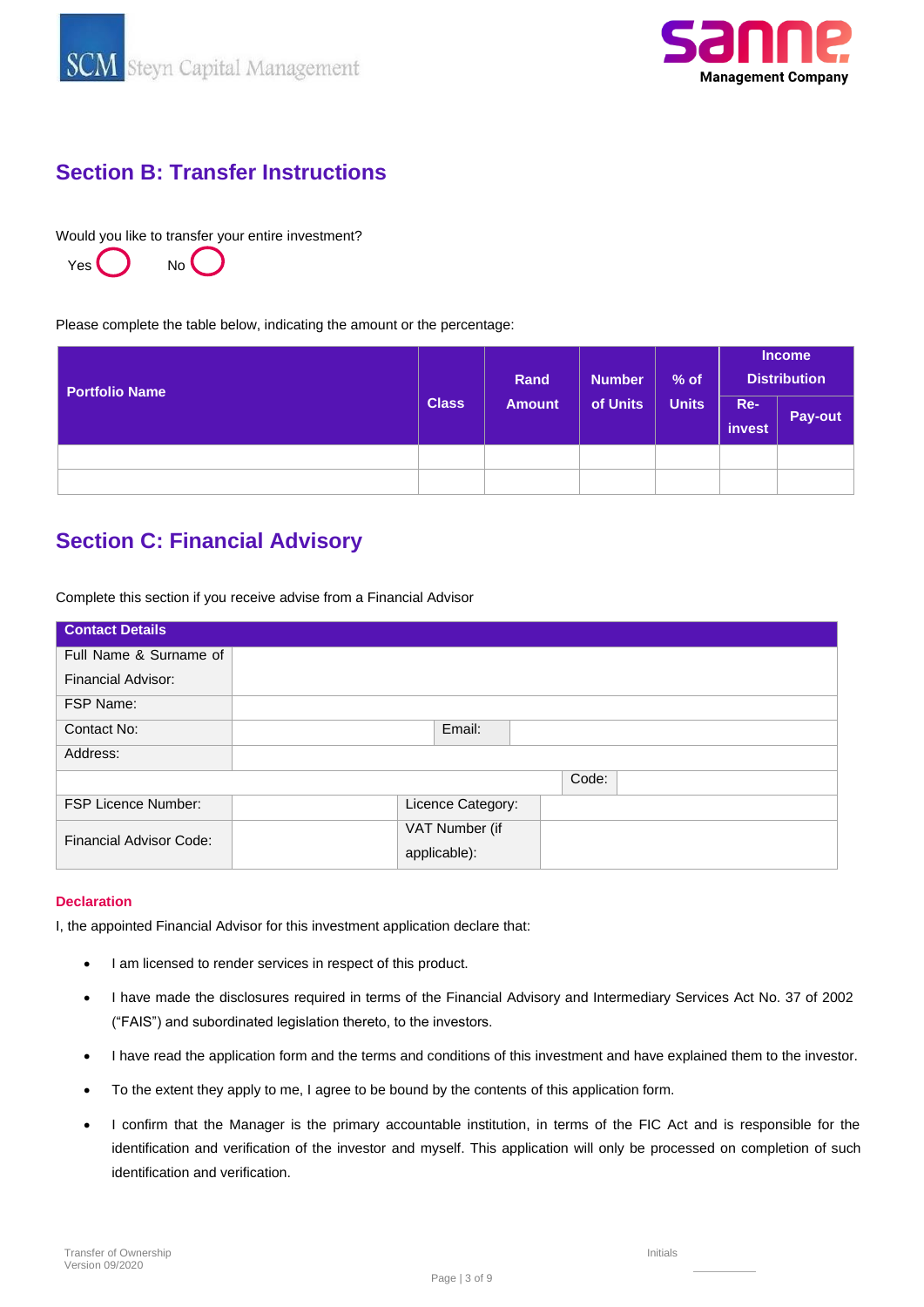



- I have explained all fees that relate to this investment to the investor/s and understand and accept that the investor/s may withdraw his / her authority for payment at any time, in writing.
- My personal information may be used by the Manager in the normal course of business to provide the products and services and the Manager may retain any information for purposes of investment transactions, processing and administration, and to communicate directly with me. Personal information will not be given or sold to any third parties. The Manager will disclose or report personal information if and when required to do so by law or any regulatory authority, and to our employees, or agents who require such information to carry out their duties.
- I will forward all investor documents to the investor as soon as I receive them.

| Signature of Financial |       |  |   |   |  |  |
|------------------------|-------|--|---|---|--|--|
| Advisor:               |       |  |   |   |  |  |
| Name of Signatory:     |       |  |   |   |  |  |
| Place:                 | Date: |  | m | m |  |  |

#### **Financial Advisor Fees**

I hereby confirm that the Financial Advisor whose details are recorded in Section C above is my appointed Financial Advisor and I agree to the payment of the following fees:

- Initial Advice Fee: % (applied to each contribution received exclusive of VAT).
- Ongoing Advice Fee: % (per annum of the market value of the portfolio, charges by means of unit reduction and paid to the Financial Advisor monthly in arrears, exclusive of VAT).
- I may instruct Sanne to cease paying the ongoing advisor fee at any time.

Signature of the Investor or Authorised Representative:

\*Should you be investing in more than one portfolio with different fees having been agreed upon with your Advisor, please submit a signed letter detailing this, together with your application. If above fee is not completed it will default to zero.

### **Section D: Protection of Personal information**

Sanne may collect, process, disclose or use your personal information for the purpose of providing the product and/or service which you have requested in the normal course of business.

Sanne is required to process and keep investor and investor representative information to perform its obligations lawfully, fairly and competently.

Sanne will disclose or report personal information if and when required to do so by law or any regulatory authority. We may also share your personal information with our employees, agents, sub-contractors, with other entities within the Sanne group, with your adviser and/or their duly appointed agent, where directed. We will only collect information that we need for that purpose.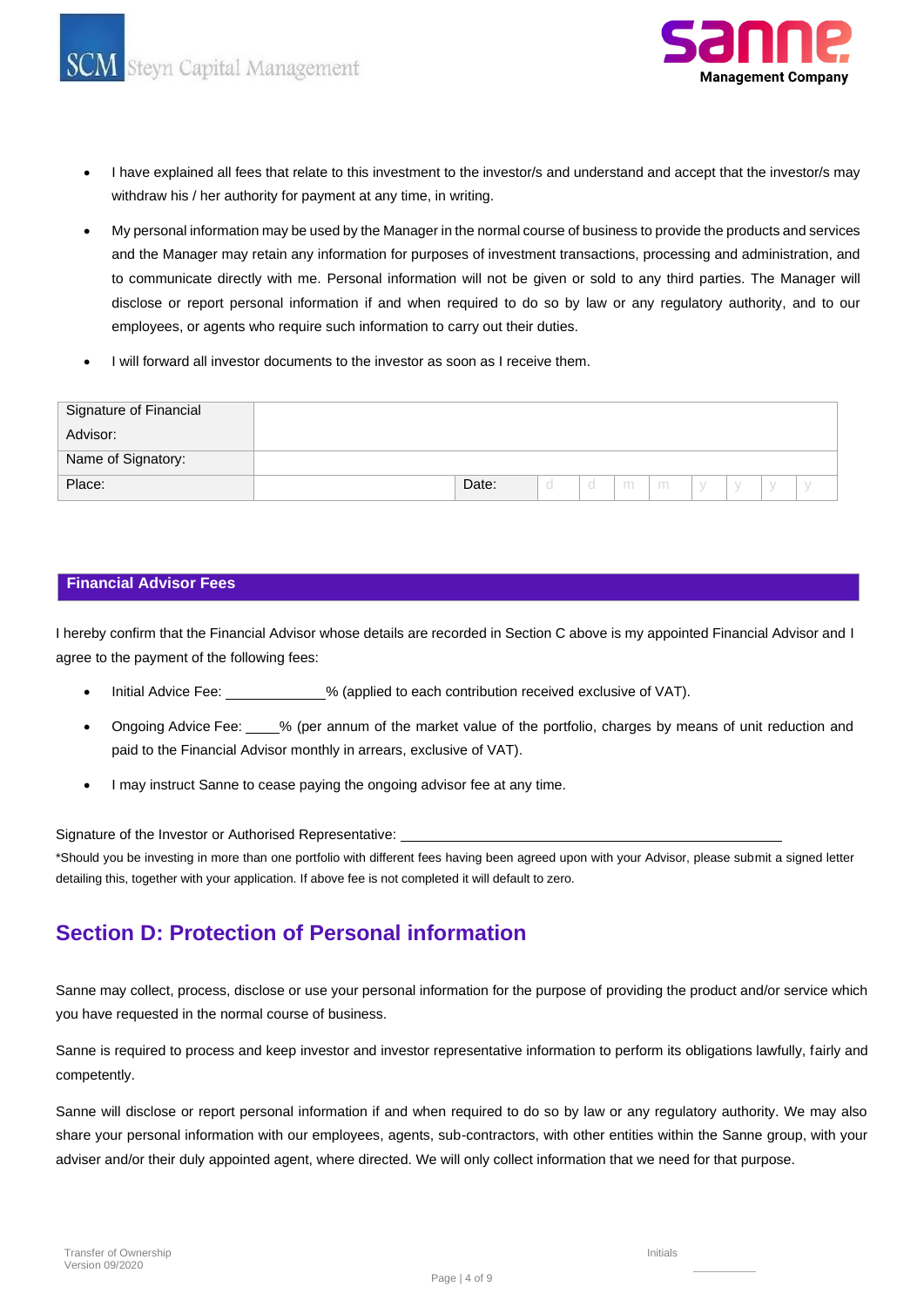



Sanne may share information with companies within the Sanne Group of companies and service providers with whom we have a business agreement to process such information on our behalf or to those who render services to us.

Sanne Group is an international business and located in different geographical locations. In such instances Sanne will ensure that sufficient legislation or agreements are in place for the information to remain adequately protected. You are entitled to request access to the information we have collected, processed and shared. All processing of personal information will be done in accordance with applicable laws and Sanne privacy policy.

### **Section E: Terms & Conditions**

- Sanne provides access to many portfolios offered by the market. Should you require any financial planning assistance, please consult your financial advisor as Sanne may not provide financial advice in respect of any investment.
- This application form together with the Main Deed and Supplemental Deed will form the legal agreement between the investor, Sanne and the asset manager. The agreement will be administered in terms of CISCA. Sanne may in its sole discretion accept or reject the investor's application form.
- The Sanne portfolios shall be priced to reflect the Net Asset Value ("NAV") prices as at the last day of the month or price for the day.
- Participatory interests are calculated on a NAV basis by determining the total market value of all assets in the portfolio, including any income accruals, less any permissible deductions from the portfolio. Participatory interests on investor statements are thus net of all fees.
- Participatory interests will be purchased and repurchased by the manager at the NAV calculated in accordance with the requirements of CISCA and the relevant deeds.
- Quarterly reports are available for download from the Sanne Website. Sanne will email monthly statements and contract notes on execution of transactions. Tax certificates are generated and distributed annually.
- Sanne may, at its discretion, close portfolios to new investors and existing investors to enable the portfolios to be managed in accordance with their mandates.
- Sanne reserves the right to terminate this contract by giving a calendar months' notice to the investor. Participatory interest shall be repurchased on the first business day of the following month after notification of termination at the ruling price of the last NAV. Any proceeds from the termination shall be paid to the investor recorded in this application form.
- For the purpose of this agreement, unless the context indicates otherwise, the singular shall include the plural and vice versa.
- Commission and incentives may be paid and if so, would be included in the overall costs.
- The responsibility of ensuring that the instruction has been received and actioned by Sanne will lie with the instructor (investor or financial advisor).
- No cash payments will be accepted, and a proof of payment must accompany all EFT payments.
- Transfer of Ownership Version 09/2020 Initials • Sanne will not be liable for any damages or losses of whatsoever nature arising out of Sanne's failure to action this instruction due to occurrences beyond the control of Sanne, nor will Sanne be liable for any loss incurred due to incorrect information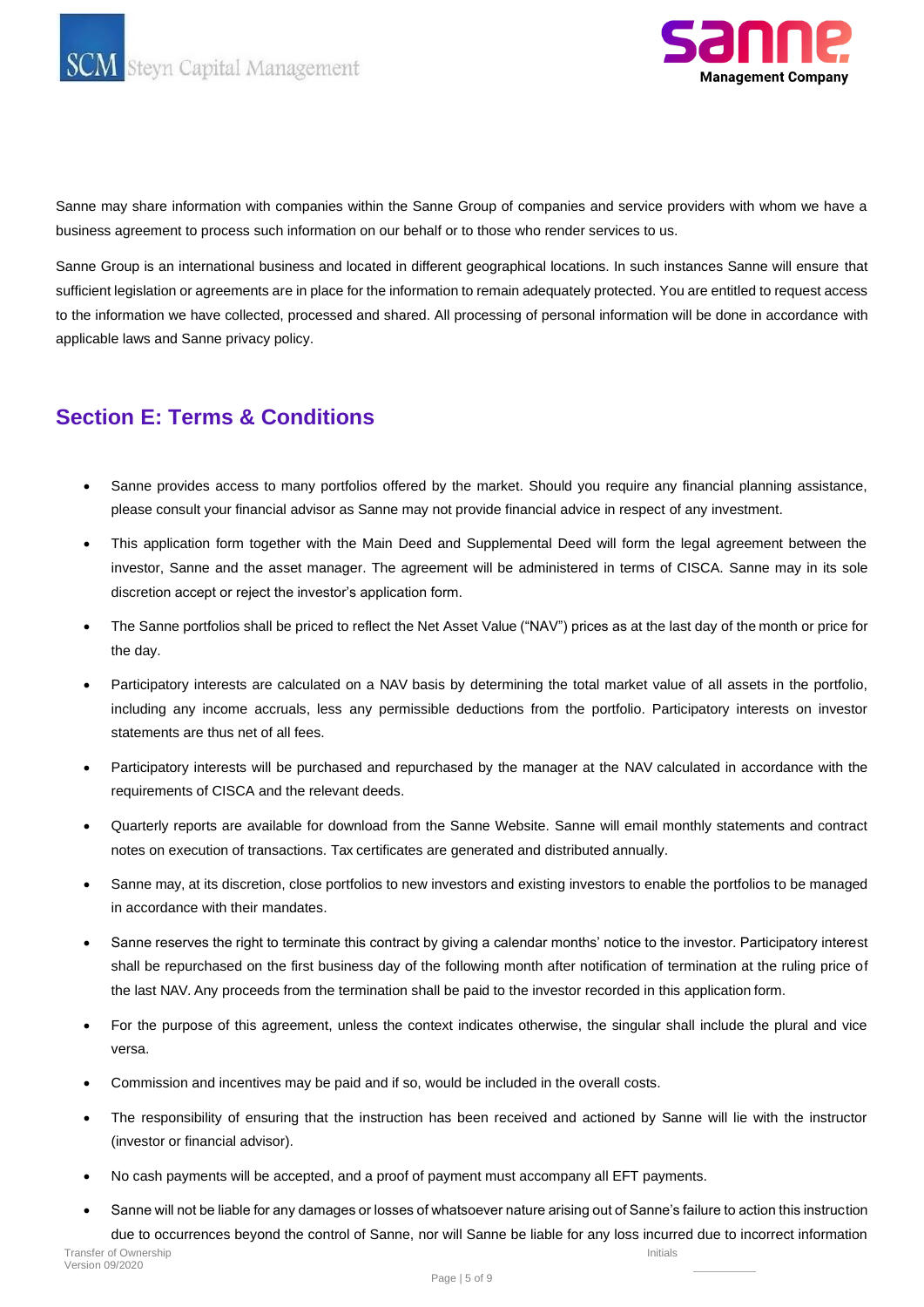

being supplied by the investor or his/her financial advisor.

- through the sale of assets at weaker prices. assets in a portfolio and the delayed sale/repurchase of corresponding units. This is done to avoid prejudicing other investors In certain circumstances (such as large redemptions), Sanne may employ ring-fencing, which is the separation of underlying
- that the requirements of the FICA have not been complied with. any loss or damage of whatsoever nature arising from the inability of Sanne to process this application form due to the fact obliged to process this application form until it has received the verification documentation and Sanne will not be liable for provided once the due diligence has been completed and the banking details have been provided. Sanne will not be Copies of verification documentation requested in this application form must be provided. Proof of payment must be
- 104 Interest Policy. recoup the bank charges charged on the section 104 bank account from the interest earned in line with Sanne's Section allocation may earn interest in line with the Sanne's Section 104 Bank Account Interest Policy. Sanne reserves the right to of any commission or omission by Sanne, which is a result of an obligation imposed on Sanne by FICA. Deposits awaiting The investor indemnifies and holds Sanne harmless against any loss or damage which the investor may suffer as a result

### **Section F: Investor Declaration**

- I, the undersigned Transferor, give notice in terms of this Transfer of Ownership Form of the relevant units and in consideration of the current price to be paid by the Transferee for the said units, hereby cede, assign and transfer all my rights, title and interest in and to the said units to the Transferee, who accepts such cession, assignation and transfer.
- I further acknowledge that by transferring ownership, I will not be entitled to the benefits to the said units.
- I warrant that I have the power and authority to enter into and conclude this transaction.
- I have read and fully understood all the pages of this application form and agree to be bound by the provisions of this application form.
- I warrant that the information contained herein is true and correct, and that if this application form is signed in a representative capacity, I have the necessary authority to do so and that this transaction is within my powers.
- I am aware of the charges and fees, the total expense ratio, investment objectives, risk factors and income distributions applicable to my investment as set out in this form and in other documentation provided to me.
- I am acting for my own account and that I have made my decision to enter into the investment and as to whether the investment is appropriate for me independently, based upon my own judgment, and upon advice from such advisors as I may deem necessary.
- I declare that I am are not relying on any communication from Sanne, whether written, oral or implied as investment advice or as a recommendation to enter into the investment.
- I confirm that all funds invested with Sanne are not the proceeds of unlawful activities and that I have not contravened any anti-money laundering and tax legislation. I have complied with and will continue to comply with all relevant legislation, including but not limited to FICA and the Income Tax Act.
- I have read and understood the terms and conditions.
- I understand that Sanne will only be able to process investments on receipt of funds into the appropriate bank account, proof of deposit, and all relevant FICA documentation.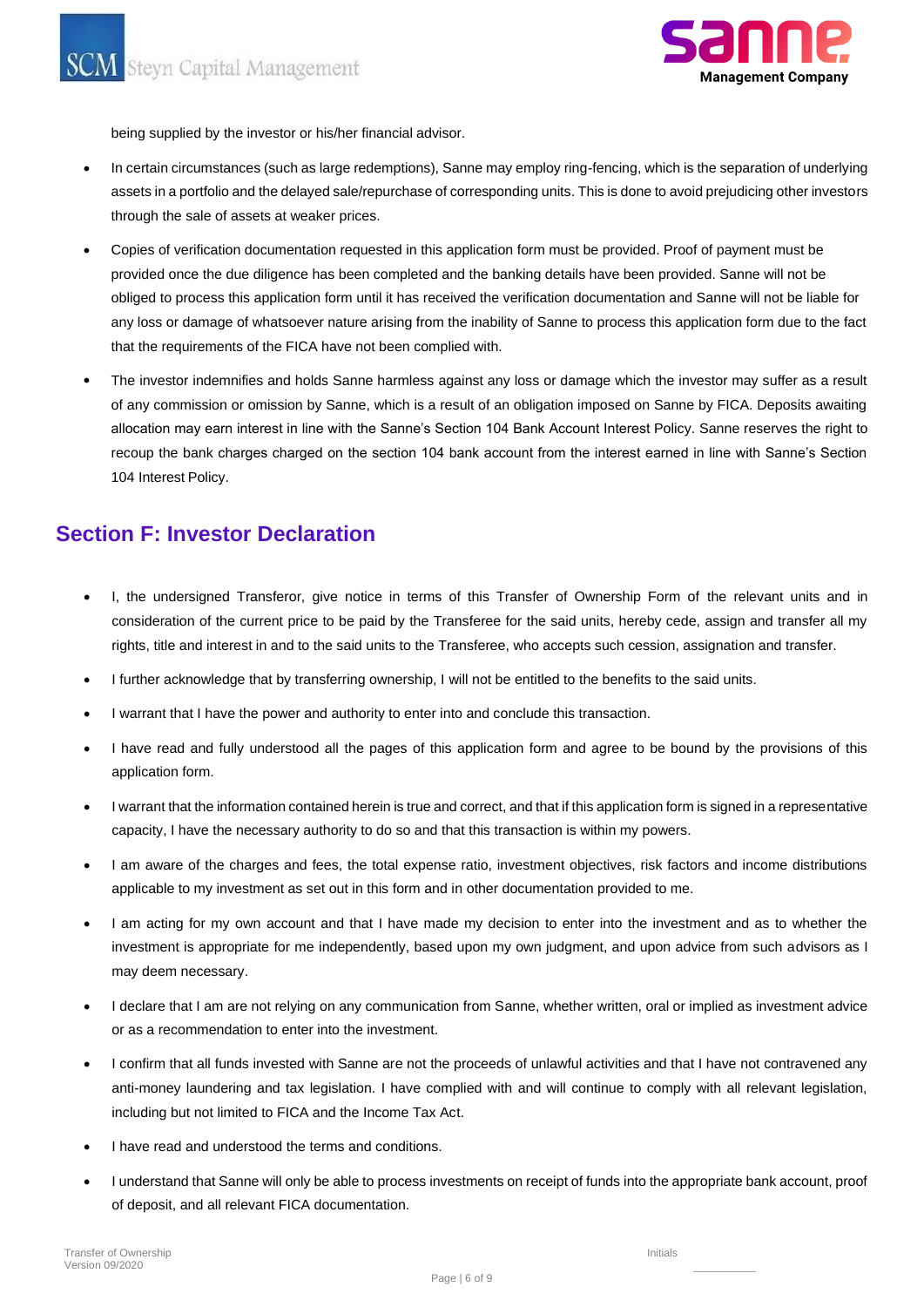Steyn Capital Management



- I will notify Sanne immediately if my tax residency or FATCA or equivalent classification changes in the future.
- I accept full responsibility for informing Sanne of any changes in current identification information provided (e.g. change of address, surname change, contact, banking details etc.) on the prescribed form.
- I acknowledge that Sanne will not be held liable for delays or losses incurred due to incomplete or inaccurate information on the application forms or insufficient or incorrect submission of FICA information. I also acknowledge that Sanne will not be held liable for delays or losses incurred due to delays caused by the financial advisor.
- I acknowledge that the responsibility in ensuring my instruction has been received and actioned by Sanne lies with me.
- Sanne will not be responsible for any failure, malfunction, or delay of any networks, electronic or mechanical device or any other form of communication used in the submission, acceptance and processing of applications and/or transactions. Sanne will not be liable to make good or compensate any investor or third party for any damages, losses, claims or expenses resulting there from.
- I acknowledge the transaction cut off times set out herein and agree to comply with such cut off times.
- I confirm that Sanne may accept instructions from my financial advisor or any authorised third party who has been appointed and authorised by me in writing.
- I authorise Sanne to accept and act upon instructions by facsimile or e-mail and hereby waive any claim that I have against Sanne and indemnify Sanne against any loss incurred as a result of Sanne receiving and acting on such communication or instruction.
- I acknowledge and give consent that any personal information may be used by Sanne in the normal course of business to provide the products and services and Sanne may retain any information for purposes of investment transactions, processing and administration and to communicate directly with me. Personal information will not be given or sold to any third parties. Sanne will disclose or report personal information if and when required to do so by law or any regulatory authority, and to Sanne's employees (if relevant), or agents who require such information to carry out their duties.
- I acknowledge by investing in the fund/s included in this application form that my information may be shared with both Sanne, Co-named/Hosting Investment managers and for any regulatory purposes.
- I have read, received, noted and understood the following information:
	- o that I meet the requirements to qualify as a Qualified Investor, if applicable;
	- o the Minimum Disclosure Document (MDD);
	- o the Effective Annual Cost (EAC)
	- o Risk factors.

#### **Transferor**

| Signature of       |       |  |   |   |             |  |
|--------------------|-------|--|---|---|-------------|--|
| Transferor:        |       |  |   |   |             |  |
| Name of Signatory: |       |  |   |   |             |  |
| Capacity:          | Date: |  | m | m | $\setminus$ |  |

| Signature of       |       |  |   |   |  |  |
|--------------------|-------|--|---|---|--|--|
| Transferor:        |       |  |   |   |  |  |
| Name of Signatory: |       |  |   |   |  |  |
| Capacity:          | Date: |  | m | m |  |  |

Initials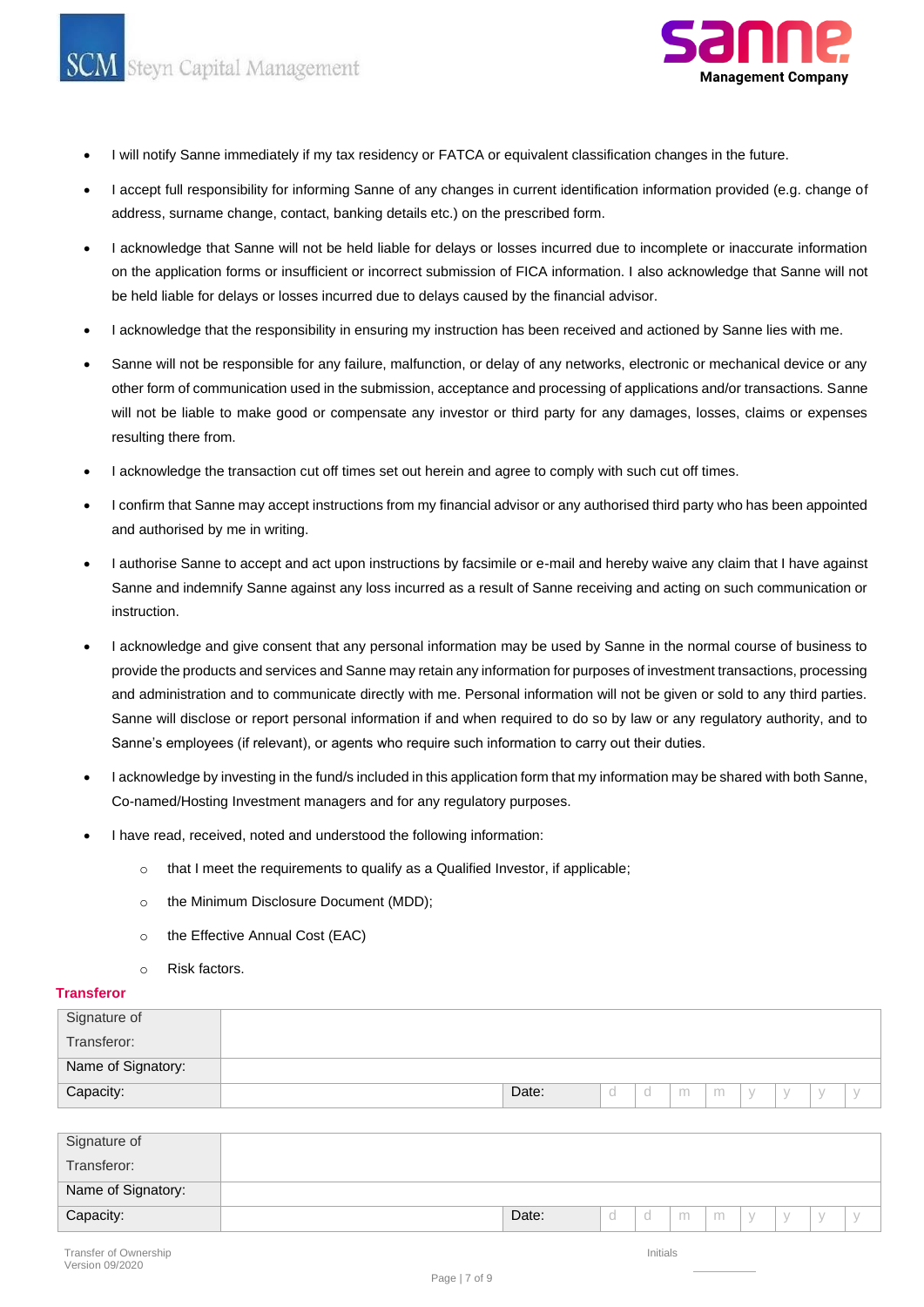



#### **Transferee**

| Signature of       |       |  |   |   |             |  |  |
|--------------------|-------|--|---|---|-------------|--|--|
| Transferee:        |       |  |   |   |             |  |  |
| Name of Signatory: |       |  |   |   |             |  |  |
| Capacity:          | Date: |  | m | m | $\setminus$ |  |  |

| Signature of       |       |             |   |   |  |  |
|--------------------|-------|-------------|---|---|--|--|
| Transferee:        |       |             |   |   |  |  |
| Name of Signatory: |       |             |   |   |  |  |
| Capacity:          | Date: | $\sim$<br>◡ | m | m |  |  |

### **Section G: Mandatory Disclosures**

Collective Investment Schemes are generally medium to long-term investments. The value of participatory interests (units) or the investment may go down as well as up. Past performance is not necessarily a guide to future performance. Collective investment schemes are traded at ruling prices and can engage in borrowing and scrip lending (i.e. borrowing and lending of assets). The manager does not provide any guarantee, either with respect to the capital or the return of a portfolio. Different classes of participatory interests apply to these portfolios and are subject to different fees and charges.

A schedule of fees, charges and maximum commissions, as well as a detailed description of how performance fees are calculated and applied, is available on request from Sanne.

Sanne does not provide any guarantee in respect of the capital or the return of the portfolio. Excessive withdrawals from the portfolio may place the portfolio under liquidity pressure and in such circumstances, a process of ring-fencing of withdrawal instructions and managed pay-outs over time may be followed. Commission and incentives may be paid, and if so, are included in the overall costs. The value of an investment is dependent on numerous factors which may include, but not limited to, share price fluctuations, interest and exchange rates and other economic factors. Where funds are invested in off-shore assets, performance is further affected by uncertainties such as potential constraints on liquidity and the repatriation of funds, macroeconomic risks, political risks, foreign exchange risks, tax risks, settlement risks and potential limitations on the availability of market information. Prices are published in accordance with the valuation frequency of the portfolio, on our website and local media. Additional information, including Key Investor Information Document, Minimum Disclosure Document, as well as other information relating to the portfolio is available, free of charge, on request from Sanne. The Manager ensures fair treatment of investors by not offering preferential fee or liquidity terms to any investor within the same strategy. The Manager of the CIS may, at its discretion, close the fund/s you have chosen to new investors and to additional investments by existing investors to make sure that it is managed in accordance with its mandate. A money market fund is not a bank deposit account and aims to maintain a constant price of 100 cents per participatory interest in such scheme. A Feeder fund may only invest in a single portfolio of a CIS which levy its own charges that could result in a higher fee structure for these funds. Foreign securities including foreign CISs may be included in underlying CIS portfolios. As a result, those CIS portfolios may face material risks. The volatility of the CIS may be higher and the liquidity of the underlying securities comprising the applicable portfolio of the CIS may be restricted due to relative market sizes and market conditions.

The CIS's ability to settle securities and to repatriate investment income, capital or the proceeds of sales of securities may be adversely affected for multiple reasons including market conditions, macro-economic and political circumstances.

A fund of funds is a portfolio that invests in portfolios of collective investment schemes (unit trusts) that levy their own charges, which could result in a higher fee structure for the fund of funds.